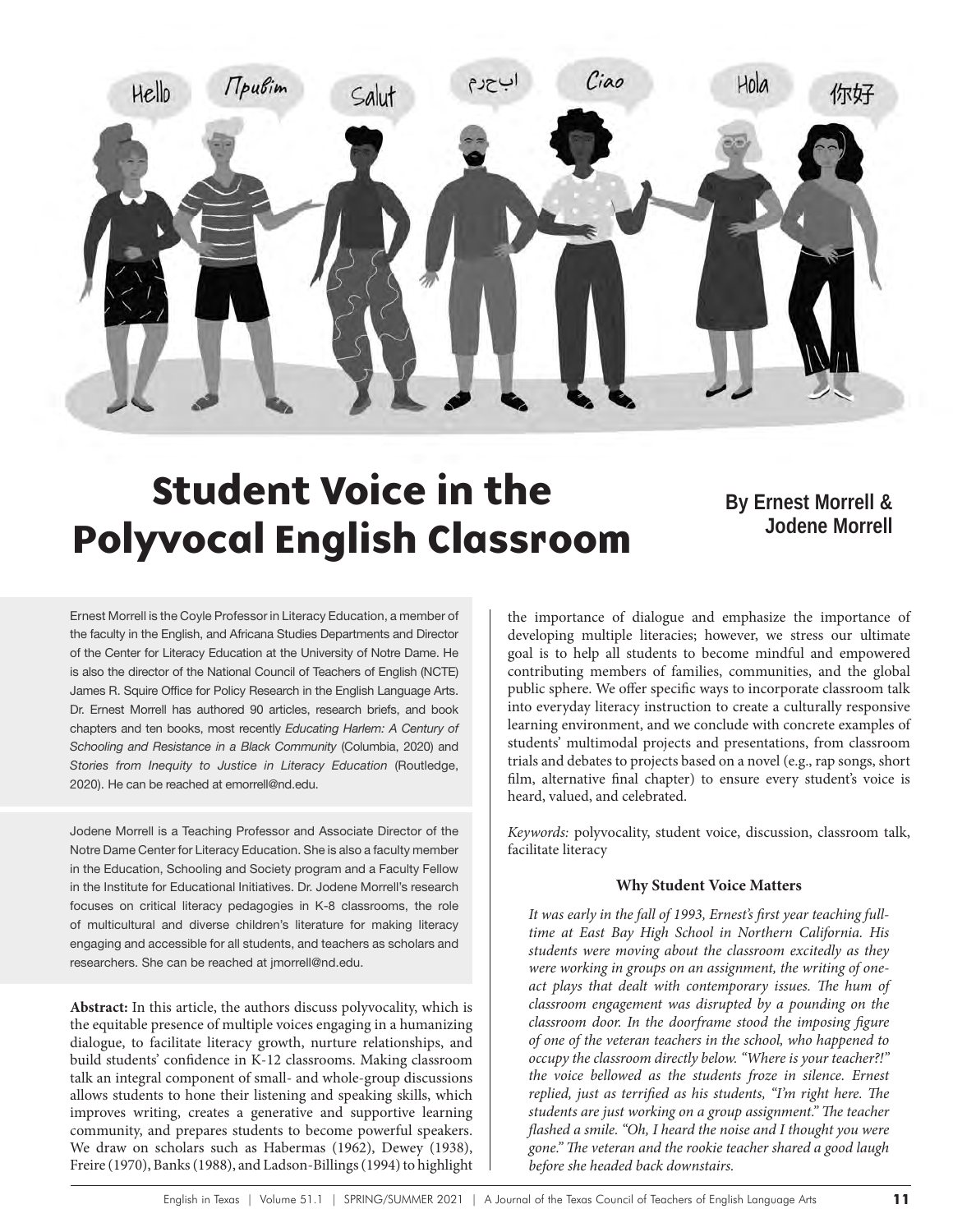The ven as we began our careers almost 30 years ago, a quiet<br>classroom was considered a well-managed classroom. As an<br>early-career teacher, Ernest found himself having to convince<br>students, colleagues, and administrators t classroom was considered a well-managed classroom. As an early-career teacher, Ernest found himself having to convince students, colleagues, and administrators that the noise in his classroom was both intentional and good! Humans are social beings who learn and experience joy and substance through dialogue and social connectedness. In this article, we use the term *polyvocality*  to mean the equitable presence of multiple voices engaged in a humanizing dialogue (Morrell & Garcia, 2021). In today's classroom, every voice deserves to be cultivated and heard. Each student should be embraced as a valuable contributor. When teachers and students truly listen to one another, each person understands their voice matters. While we have witnessed significant changes in how students are regarded by their teachers from shocking examples in Ray Rist's 1970 article in which young children in a public school classroom were segregated and treated differently based primarily on skin tone and the teacher's assumptions about their intelligence and abilities, thereby mirroring class systems in the larger society, there still exists what Prudence Carter, Kevin Welner, and other leading scholars call an "opportunity gap" rather than an achievement gap (Carter & Welner, 2013, p. 2). Honoring the voice of every child in the classroom and ensuring their voice matters, recognizes and addresses the opportunity gap. In turn, we have a much greater chance of eliminating the "achievement gap," which continues to reflect existing class and racial systems in our society rather than what kids are capable of achieving when given equitable opportunities.

Classroom cultures that cultivate and honor voice nurture learning and joy; they encourage students to share ideas and to belong as contributing members of the community. In this article, we discuss student voice as responsive pedagogy with a focus on whole-class and small-group discussions, classroom debate, and multimodal presentations.

#### **Student Voice as the Ultimate in Responsive Pedagogy**

There is much talk these days about culturally responsive pedagogy and for good reason. As our classroom diversity expands while the world shrinks, our need to honor and leverage multiculturalism becomes our greatest strength. Yet, finding the right balance presents itself as a challenge when culturally responsive pedagogy is reduced to matching students to books based solely on what we perceive as their ethnicity, culture, or language. How do we *know* how students identify? How much of one group should students have access to in a completely homogeneous classroom? How much should we oversample when our classrooms are less diverse, but filled with students from nondominant backgrounds? What should the mix look like when the students are almost exclusively from a dominant culture? And how do we teach the texts we choose? Does the *how* matter as much as the *what*?



Of course, it all matters. But a curriculum that is just focused on which texts are taught may never necessarily become culturally responsive. We draw on multicultural education (Banks, 1988), critical pedagogy (Freire, 1970) and culturally relevant pedagogy (Ladson-Billings, 1994) to conceptualize a three-part framework for understanding the culturally responsive English classroom: 1) re-presentation, 2) intercultural understanding, and 3) student voice. By all means, we want a dynamic mix of dominant and nondominant voices in all classrooms, and we want diverse texts in terms of period, genre, gender, race, and perspective re-presented to students in a way that gives them some significant ownership over their readings of these texts. Elsewhere (Morrell & Morrell, 2012), we argue for multicultural readings of texts that are led by critical questioning. A multicultural reading of all texts means reading through a multicultural lens and questioning who has a voice, who is silenced, whether the author is promoting essentializing and stereotyping of certain groups, whether characters are represented authentically, and so on. A re-presentation of ALL texts can make them available for multicultural, intersectional, and critical interpretation. Second, a culturally responsive classroom should provide spaces for dialogue and engagement that increase intercultural understanding and cultural competence (Ladson-Billings, 1994). Not only do we see ourselves differently, but we learn to better situate ourselves within a larger network of humanity; hopefully in greater love and respect for that larger human family.

However, for us, the most important component of a responsive curriculum is honoring and cultivating critical consciousness and student voice. A responsive classroom should be defined not by what we give to students but by what we make it possible for them to say and do (e.g., Ladson-Billings, 1994). Unencumbered voice is, by definition, responsive. Students tell us what they believe, what they desire, and how they want to be impactful upon the world. Student voice manifests in all sorts of ways: allowing students to choose the books they read independently, creating spaces for communityaction projects at the end of literary units, and promoting polyvocal modalities of communication in the classroom, as examples. It is this last component that we focus on in this article. In doing so, we place the polyvocal classroom at the center of a model of instruction that can be consciousness raising and culturally responsive for all students at all times.

#### **The Power of the Polyvocal Classroom**

The majority of our waking hours are spent listening, speaking, reading, and writing. Through these language and literacy events, students develop identities, gain an awareness of others' perspectives, and ultimately become better members of families, communities, and the global public sphere. Scholars as diverse as Jürgen Habermas (1962), John Dewey (1938), and Paolo Freire (1970) highlight the importance of dialogue to the development of fully realized humans and a vibrant democracy. Even still, speaking and listening are seldom prioritized in contemporary literacy classrooms. We consider, here, how they can become more central to the work of responsive literacy instruction. We use the term *polyvocal classroom* to mean a place where many different interlocutors are able to share their voices powerfully and listen thoughtfully to the voices of others.

Classroom talk is critical to healthy community development. When students have opportunities to talk with one another, they share beyond bits of discrete information to share about themselves and see one another as whole, complex individuals. Communities often have shared values and beliefs, and this requires time and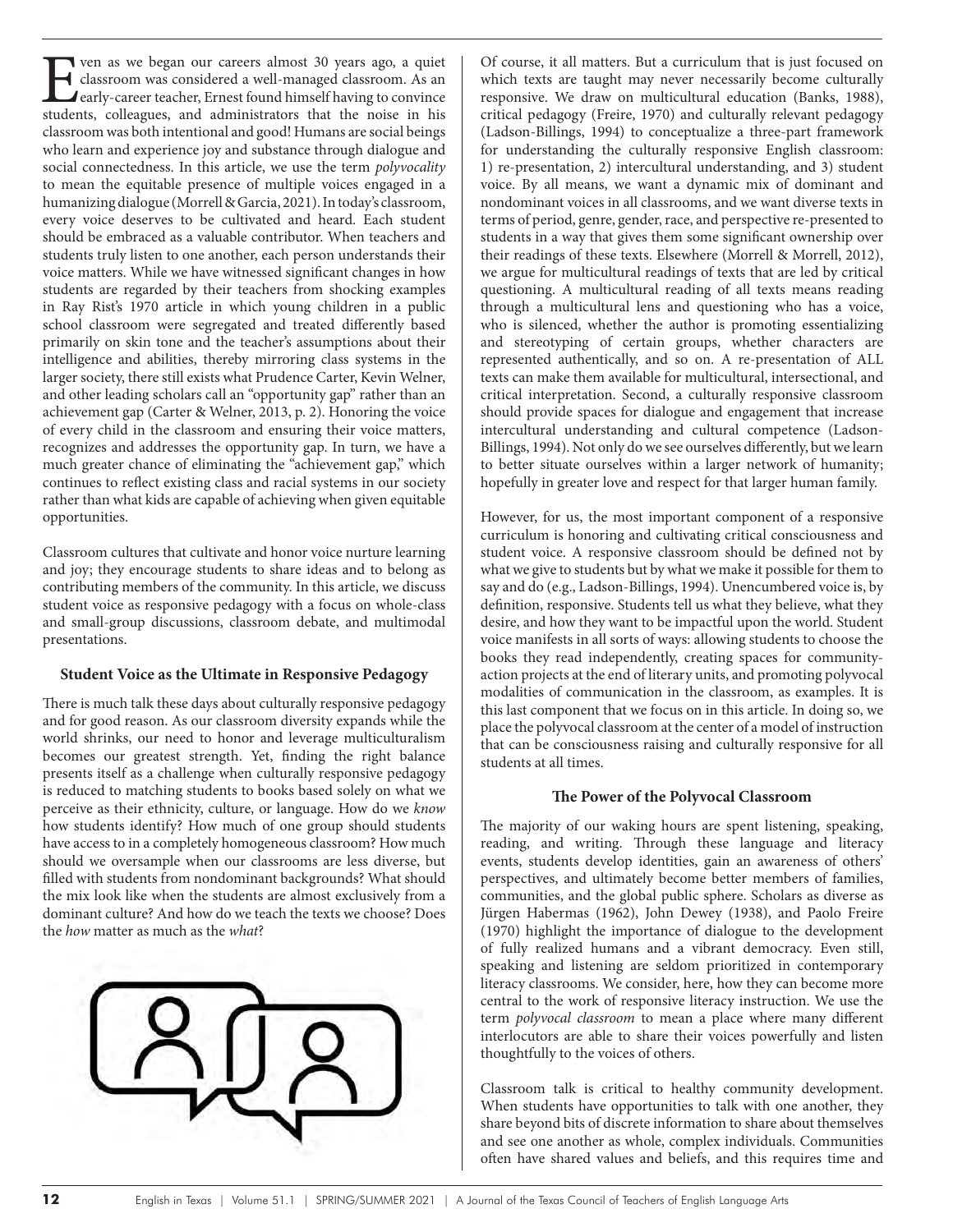space for candid consistent dialogue. Relationships are not built by being in the same space; rather, genuine interactions and conversations allow members to identify mutual interests and in this case, work toward common goals. We should also consider the importance of community in terms of belonging, one of the seven strengths discussed in Allyn and Morrell's (2016) book *Every Child a Super Reader.* They state, "For a child to flourish, she must know that she is a valued member of a community and that her unique voice is respected" (p. 32). When students are valued members of a community, they are invested and engaged because their ideas are taken seriously and their contributions matter. With opportunities to discuss their ideas with peers, their oral language improves. This is clearly evident for students learning English. They can listen to their peers modeling oral language, likely in multiple registers, which allows them to develop both conversational and academic English.

Classroom talk facilitates better writing. During a guest lecture in Jodene's preservice language arts course for elementary teachers, a high school English teacher shared how she required her students to talk through their papers with two different peers before writing. The process forced them to formulate and fine-tune their ideas, field questions from their partners, and consider elements that were missing or weak. She noticed significant improvement in students' rough drafts, which made editing and revising less overwhelming and produced clear and concise writing. Ernest's father, who was a high school history teacher in San Jose for many decades, had his students compose papers together, initially because of the overwhelming number of students in each class. He quickly discovered that by talking through their ideas and working together, they produced superior writing compared to when they worked alone without discussing ideas with peers. Through this process, they taught one another, learned together, and composed stronger papers.

The repetition of low-stakes opportunities for polyvocal classroom talk allows students to develop powerful public speaking skills and it enhances their identities as public intellectuals filled with confidence, courage, and hope. When they orate ideas to fellow students, confidence emerges. Students as audience hone listening skills needed to engage in thoughtful conversation and offer constructive feedback. There are numerous benefits to practicing public speaking as students transition from small-group and whole-class discussions to authentic communicative acts in their outside-of-school, everyday lives.

The remainder of this article focuses on four activity systems that are powerful generators of student voice: the whole-class discussion, the small-group discussion, the classroom debate, and formal presentations. Ernest homed in on these core activities while working with schools in New Jersey throughout the 2010s. One of the schools identified student voice and agency as areas they wanted to improve the most. Ernest, along with the English department teachers, identified these four classroom activities as the most promising to drill into. They created frameworks for measuring student participation and learning, they shared exemplary practice within these activity settings, and they shared these understandings in a professional learning community that met weekly to discuss innovative pedagogical approaches. It is no surprise that one of these schools, led by first-year co-principals, became one of the top five turnaround schools in the state. Needless to say, Ernest was hooked on the power of polyvocal English classrooms to improve student voice, student consciousness, student agency, and student achievement.

## **Whole-Class Discussions**

Whole-class, teacher-led, student-centered discussions remain the centerpiece of the polyvocal classroom. During whole-class discussions, the teacher models the confident, yet reflective interlocutor while also allowing for students to develop their critical thinking, speaking, and listening skills. Specifically, we help students learn how to think out loud, how to share ideas that are still baking in the oven to solicit feedback and refinement. We also provide scripts, specific language for how to clarify and synthesize ideas and how to disagree by acknowledging differing points of view in a respectful way. We suggest working on these scripts with the class and posting the agreed-upon language in the class.

With the support of the teacher, students develop as active participants with critical communication skills that are essential to life in a polyvocal classroom. First among these are critical listening skills since students spend 95% of the time listening in the wholeclass discussion. They also become better questioners and more thoughtful participants who understand how to take appropriate turns by jumping into and out of conversations. In a well-running, whole-class discussion, students will take multiple turns building from each other's arguments while the teacher will facilitate with an occasional interjection. Students will also learn to reflect on their own participation in whole-class discussions, and they will develop a sense of the skill sets they need to develop. We suggest having spaces at the end of units for students to reflect on their own learning and participation; this would include asking them to evaluate their participation in whole-group discussions. Over the course of the year, we would expect them to acknowledge and address areas that need improvement (e.g., addressing others in the classroom by name, leaning in as a listener, making points succinctly, soliciting feedback, and being willing to introduce unpopular arguments, etc.).

# **Small-Group Discussions**

We find that the biggest variable in classrooms is the amount of time spent in small-group discussions. Powerful polyvocal classrooms set aside a substantive proportion for these small-group encounters. They provide an opportunity for more students to speak, they allow the teacher time to work with a smaller number of students, they increase student agency, and they allow students to get to know one another more intimately in larger classroom settings. Often, small groups are abandoned because students may not have been taught properly how to thrive in these environments. We consider the abandonment of small-group discussion time to be a huge loss. We believe there needs to be more of a focus in English classrooms on how to make the skills and sensibilities that maximize this studentled, student-centered space more transparent.

In a small-group discussion, students need to understand how to get in formation, similar to a huddle in sports. The formation is important, because it signifies that the group is cohesive, intimate, and focused on collectively producing knowledge. The formation also connotes that unnecessary items be removed from the circle or cluster, and that students lean into one another so that they can better listen and communicate. Some classrooms are already structured in table groups and these may be fine, but the cluster of chairs or even having students seated on the floor or standing makes for better cohesion. This formation also reduces the noise in the classroom so that other groups are not disturbed or distracted.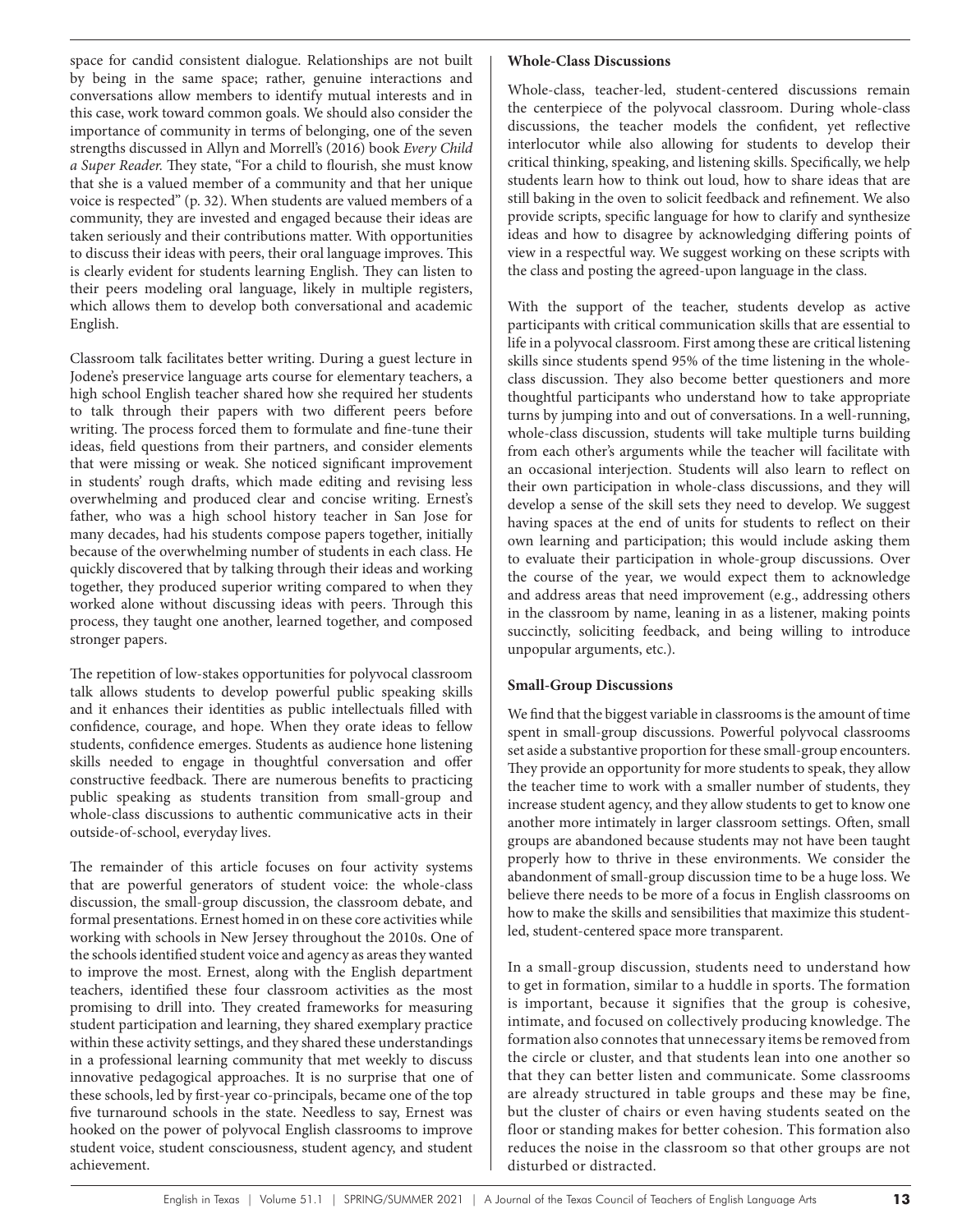

There are two ways we form small groups. One assigns a group leader who will facilitate the conversation and the other allows for co-facilitation, where all students are responsible for maintaining the culture of the group. Whether sole-facilitating or co-facilitating, it is our responsibility to help students learn how to be responsible for one another in small groups. We should talk to them about strategies for how to pull someone into the conversation if they're on the outskirts. We should discuss as a class how to politely push someone back if they're dominating the conversation, how to bring synthesis or how to agree to disagree (it is important that they come to understand the value of productive tensions). Over the course of a school year, we can help students to develop a collective aesthetic of small-group life, we can help them to develop the skills they need to be effective interlocutors in small groups, and we can provide spaces for them to reflect on their participation in small groups while identifying their strengths and areas for growth.

One way to model a respectful and productive small-group discussion is with a "fish bowl." A small group of student volunteers create a circle of chairs in the center of the room and the rest of the students create a concentric circle. The small group is given a topic that everyone can speak about and they discuss the topic. The teacher interjects and provides commentary, highlighting positive aspects (e.g., turn-taking, active listening, building on others' comments) and offers suggestions (e.g., using peers' names, inviting others to say more). This quick activity can be done repeatedly and focus on different aspects of small-group discussions to constantly improve interactions and learning.

#### **Classroom Trials and Debate**

While they may not dominate the structure of our classrooms like large- and small-group discussions, we believe trials and debates have an important role to play in the polyvocal classroom. We have written extensively over the years on the power of classroom court trials and forensic debate (e.g., Morrell, 2003), quite simply because we love these activity settings! They are engaging, students have strong oral skills that allow them to shape powerful arguments, they build teamwork, and they help students to understand that there are multiple sides to an argument and very intelligent people can come to reasonable, if opposing conclusions while analyzing evidence.

Debates can be quickly put together. Ernest would ask a question or present a topic and divide the class into two groups. The groups would have a period of time to develop their arguments, decide who would present in the short rounds, who would rebut, who would gather evidence, and who would record notes that could be used in closing arguments. All of this could happen in one extended class period. Following is an example of debate rounds in a 60-minute classroom period:

### **Opening Statements**

- 10:25-10:30 Team 1 makes an opening statement stating their position
- 10:30-10:35 Team 2 makes an opening statement stating their position

#### **Round 1**

- 10:35-10:40 Team 1 chooses one person to give one particular example
- $\cdot$  10:40-10:43 Team 2 rebuts the position

#### **Round 2**

- 10:43-10:48 Team 2 chooses one person to give one particular example
- 10:48-10:53 Team 1 rebuts the position

#### **Round 3**

- 10:53-10:58 Team 1 chooses one person to give one particular example
- 10:58-11:01 Team 2 rebuts the position

#### **Round 4**

- 11:01-11:06 Team 2 chooses one person to give one particular example
- 11:06-11:09 Team 1 rebuts the position

#### **Closing comments**

- 11:09-11:15 Teams regroup to prepare closing arguments
- 11:15-11:20 Team 2 (or 1) gives closing comments
- $\cdot$  11:20-11:25 Team 1 (or 2) gives closing comments

Of course, this is just one suggestion for a format, and times can be lengthened or tightened depending on the class period, but it is possible to have great debates in a limited amount of time!

Court trials take longer, but they can also be great fun. The trials usually lasted two weeks and followed an elaborate format that developed over time. At the culmination of the literary work, students were given the trial assignment and the class would be split into two groups. The teams would have a few days to prepare, and each group would have specific tasks. They would select students to play the witnesses. They would also select their attorneys. Attorneys were allowed only to question or cross-examine one witness, providing more agentive roles. Each side also chose lawyers' assistants who would perform background research and help to prepare witnesses for cross-examination from the opposing side. With the large number of roles, everyone in a class of 30 to 35 students could meaningfully participate as a witness, an attorney, or an attorney's assistant.